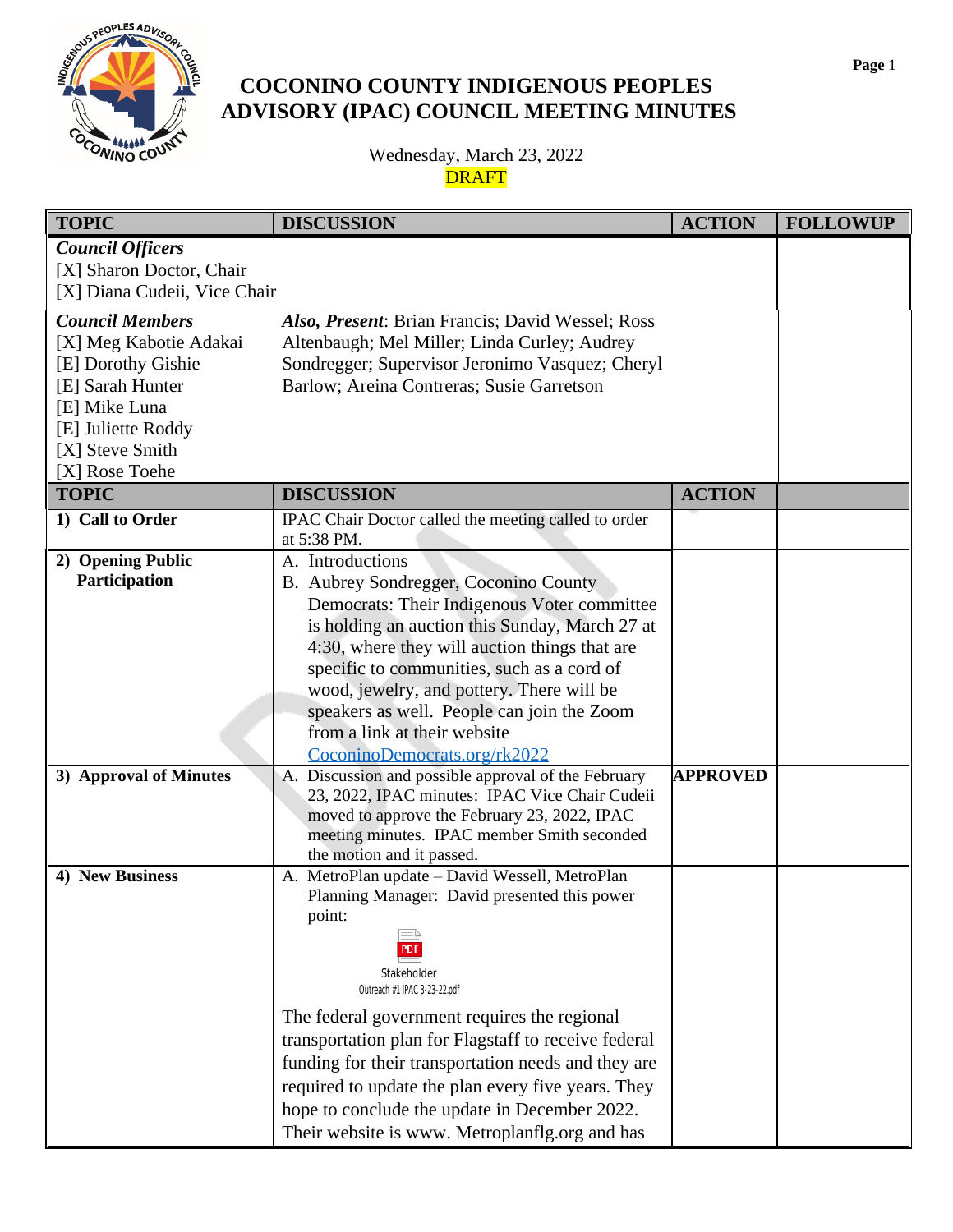| documents to access as well as a survey. 40% of<br>greenhouse gases come from transportation so this<br>plan is very important to get right. They want to<br>include IPAC member perspectives in their<br>updates, so asked these questions:<br>1. What is the best transportation you have<br>experienced? Phoenix airport bus;<br>Singapore separation of bikes from roads<br>and the trains; Tokyo has different levels<br>of train service, and they are clean,<br>organized, and efficient with signage in<br>English as well as Japanese; European<br>cities are interconnected with trains;<br>Copenhagen massive bike lanes.<br>All: Take<br>2. What questions can we answer through this<br>the survey<br>process? Are there plans for transit to<br>and send<br>Snowbowl? Mountain Line goes to<br>more<br>Snowbowl now.<br>questions<br>to David.<br>B. Coconino Community College (CCC)<br>Strengthening Indigenous Student Success -<br>Brian Francis, Program Manager of Advising<br>and Career Development: Brian presented<br>these slides:<br>AZ Transfer.pptx<br>The college received a five-year grant for the<br>purpose of setting up Success Centers for<br>Native American students, creating a sort of<br>home for the students and an enhanced sense<br>All: Let folks<br>of belonging. A home provides warmth,<br>know about<br>peace, food, water, language, and cultural<br>the bridge<br>teachings The Page campus Success Center<br>program.<br>is active now and the Flagstaff Center is in the<br>works of being opened now. There will be a<br>Grand Opening on Aril 27. The centers will<br>include elders to pass on teachings, books<br>about Native Americans, academic advisors,<br>orientation, peer mentors, and individualized<br>tutoring. The goal is to give the students a<br>sense of comfort, and to include Native<br>American teachings in CCC teachings. This<br>will help Native American students see<br>themselves in CCC teachings. They have a<br>summer bridge program to help students |                                               | Page 2 |
|-------------------------------------------------------------------------------------------------------------------------------------------------------------------------------------------------------------------------------------------------------------------------------------------------------------------------------------------------------------------------------------------------------------------------------------------------------------------------------------------------------------------------------------------------------------------------------------------------------------------------------------------------------------------------------------------------------------------------------------------------------------------------------------------------------------------------------------------------------------------------------------------------------------------------------------------------------------------------------------------------------------------------------------------------------------------------------------------------------------------------------------------------------------------------------------------------------------------------------------------------------------------------------------------------------------------------------------------------------------------------------------------------------------------------------------------------------------------------------------------------------------------------------------------------------------------------------------------------------------------------------------------------------------------------------------------------------------------------------------------------------------------------------------------------------------------------------------------------------------------------------------------------------------------------------------------------------------------------------------------------------------------------------------------------|-----------------------------------------------|--------|
|                                                                                                                                                                                                                                                                                                                                                                                                                                                                                                                                                                                                                                                                                                                                                                                                                                                                                                                                                                                                                                                                                                                                                                                                                                                                                                                                                                                                                                                                                                                                                                                                                                                                                                                                                                                                                                                                                                                                                                                                                                                 |                                               |        |
|                                                                                                                                                                                                                                                                                                                                                                                                                                                                                                                                                                                                                                                                                                                                                                                                                                                                                                                                                                                                                                                                                                                                                                                                                                                                                                                                                                                                                                                                                                                                                                                                                                                                                                                                                                                                                                                                                                                                                                                                                                                 |                                               |        |
|                                                                                                                                                                                                                                                                                                                                                                                                                                                                                                                                                                                                                                                                                                                                                                                                                                                                                                                                                                                                                                                                                                                                                                                                                                                                                                                                                                                                                                                                                                                                                                                                                                                                                                                                                                                                                                                                                                                                                                                                                                                 |                                               |        |
|                                                                                                                                                                                                                                                                                                                                                                                                                                                                                                                                                                                                                                                                                                                                                                                                                                                                                                                                                                                                                                                                                                                                                                                                                                                                                                                                                                                                                                                                                                                                                                                                                                                                                                                                                                                                                                                                                                                                                                                                                                                 |                                               |        |
|                                                                                                                                                                                                                                                                                                                                                                                                                                                                                                                                                                                                                                                                                                                                                                                                                                                                                                                                                                                                                                                                                                                                                                                                                                                                                                                                                                                                                                                                                                                                                                                                                                                                                                                                                                                                                                                                                                                                                                                                                                                 |                                               |        |
|                                                                                                                                                                                                                                                                                                                                                                                                                                                                                                                                                                                                                                                                                                                                                                                                                                                                                                                                                                                                                                                                                                                                                                                                                                                                                                                                                                                                                                                                                                                                                                                                                                                                                                                                                                                                                                                                                                                                                                                                                                                 |                                               |        |
|                                                                                                                                                                                                                                                                                                                                                                                                                                                                                                                                                                                                                                                                                                                                                                                                                                                                                                                                                                                                                                                                                                                                                                                                                                                                                                                                                                                                                                                                                                                                                                                                                                                                                                                                                                                                                                                                                                                                                                                                                                                 | transition from high school to college, where |        |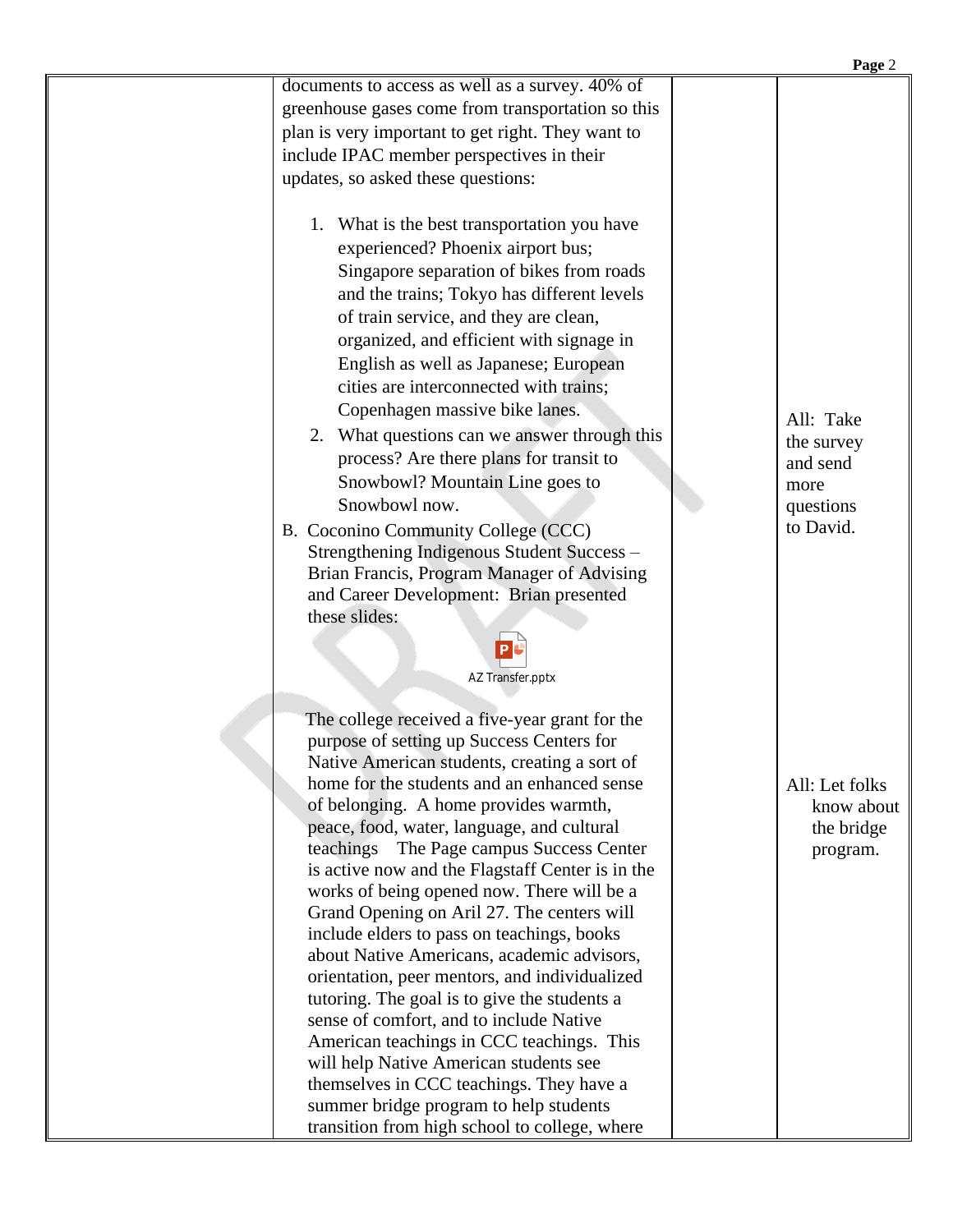|                                                                                                                                                                                                                                                                                                                                                                                                                                                                                                                                                                                                                                                                                                                                                                                                                                                                                                                                                                                                                                                                                                                                                                                                                                                                                                                                                                                                                                                                                                                                 | Page 3                                                  |
|---------------------------------------------------------------------------------------------------------------------------------------------------------------------------------------------------------------------------------------------------------------------------------------------------------------------------------------------------------------------------------------------------------------------------------------------------------------------------------------------------------------------------------------------------------------------------------------------------------------------------------------------------------------------------------------------------------------------------------------------------------------------------------------------------------------------------------------------------------------------------------------------------------------------------------------------------------------------------------------------------------------------------------------------------------------------------------------------------------------------------------------------------------------------------------------------------------------------------------------------------------------------------------------------------------------------------------------------------------------------------------------------------------------------------------------------------------------------------------------------------------------------------------|---------------------------------------------------------|
| among the classes will be English 101. Hired<br>The webpage is ready for students to apply for<br>the summer bridge program.<br>There was discussion about housing for Native<br>American students who do not live in Flagstaff<br>or Page. Students attending the Flagstaff<br>campuses can utilize NAU dorms, but CCC<br>dorms is one of Brian's goals to work on. In<br>Page dorms are in the planning stages now. It<br>was suggested that a different type of housing<br>be worked on for students who go home for<br>family events often.                                                                                                                                                                                                                                                                                                                                                                                                                                                                                                                                                                                                                                                                                                                                                                                                                                                                                                                                                                                 |                                                         |
| C. Update on Flagstaff Shelter Services (FSS) –<br>Ross Altenbaugh, Director: FSS is the second<br>largest shelter in the state. It shelters 150-200<br>individuals each night at their property on<br>Huntington Ave. It operates on a year-round<br>basis, 24 hours/day, closing from 10am-12pm<br>daily for cleaning. During cleaning time,<br>people can be there working with case<br>managers, nurse practitioners, or vocational<br>workers, but just not in the bedding area. North<br>Country Health Care and NACA are also on<br>site. It accepts people regardless of faith,<br>sobriety, or mental health and they do not have<br>to be vaccinated. They are working on their<br>policies and procedures to make sure everyone<br>feels comfortable accessing their services<br>because of hearing that some Indigenous<br>people did not feel welcome. Flagstaff Family<br>Food Center drops off dinner every night. They<br>are buying a motel property for families,<br>medically vulnerable, and senior citizens. They<br>already have three motels for this purpose.<br>Before covid the population consisted of 40%<br>Indigenous, 40% female and 57% male. They<br>are a Housing First agency, and their goal is to<br>get people into more permanent housing.<br>Before Covid they placed an average of two<br>households a week into permanent housing,<br>providing first few months of rent and utilities,<br>and helping them work through the paperwork.<br>This has slowed down after covid, but they | All: Tell<br>Susie if you<br>want to tour<br><b>FSS</b> |

have the funding for this to pick up.

Indigenous people don't tend to take advantage of this service, and the center is working to understand why this is. The Navajo Nation President and Hopi Tribal Chair have both visited in the last 8 months and want to work